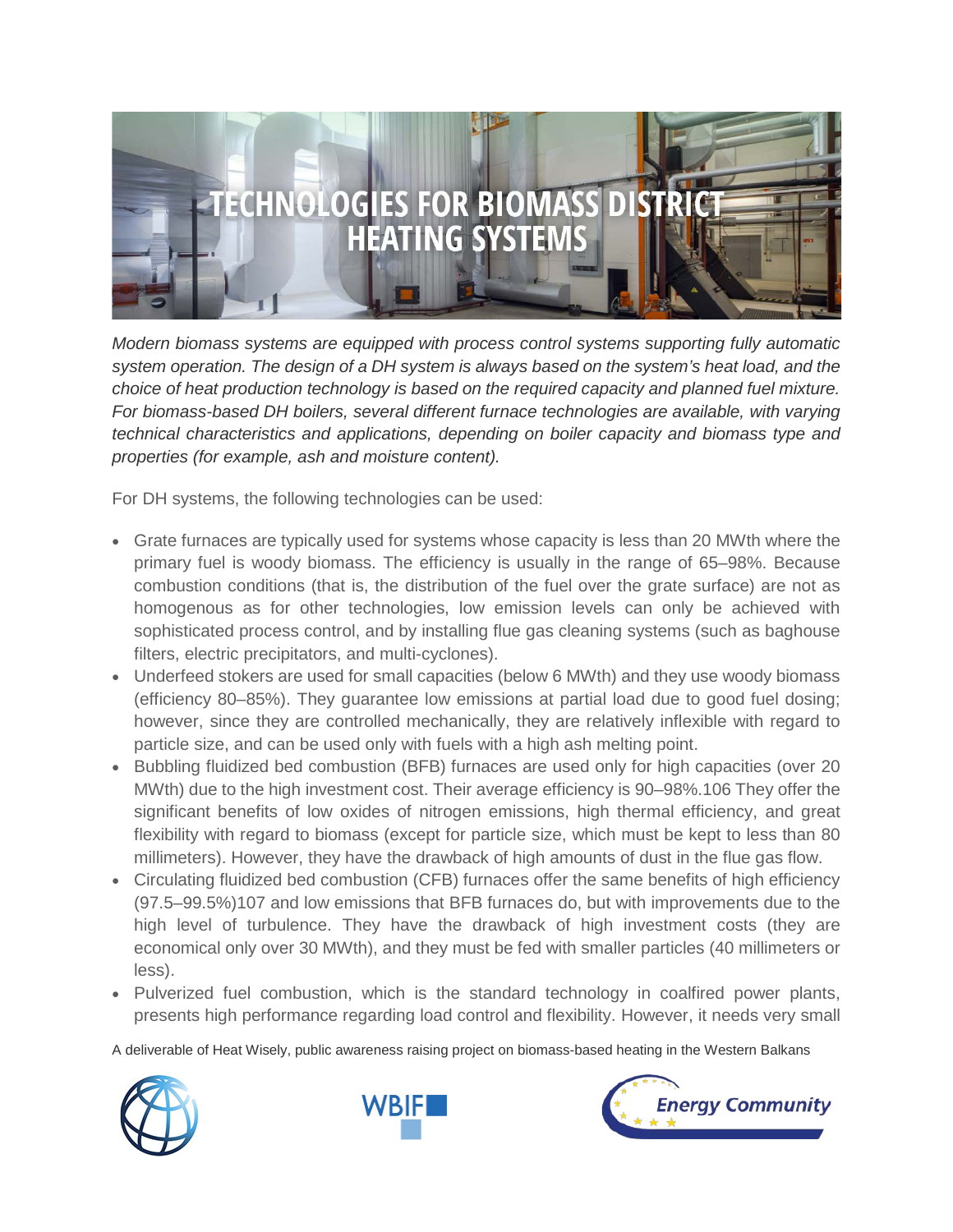particles (less than 10–20 millimeters) and requires an extra start-up burner (pulverized boilers operate at 95% efficiency).

## **Technologies for Biomass CHP**

Cogeneration, also known as combined heat and power (CHP), is the simultaneous generation of heat and power, both of which are used. CHP units have better total efficiency than conventional energy systems, since better exploitation takes place and energy is used to produce heat as well. Key benefits that CHP provides compared to conventional (HOB) thermal energy production include less fuel to produce a given energy output, and reduction of emissions of greenhouse gases and other air pollutants (because less fuel is burned).

Typical fields of application for CHP technologies are wood-processing industries, district heating systems, and industries with a high process-heat demand.

Considering the typical size of the district heating plants, the most suitable technology for application in the district heating systems of the Western Balkans, for small-scale biomass CHP production, is the organic Rankine cycle (ORC). It is by far the most used technology for biomass CHP in Europe. The nominal electric capacities of ORC modules for biomass CHP plants range from 200 electrical kilowatts (kWe) to 15 electrical megawatts (MWe).

Since biomass CHP plants are usually operated in a heat-controlled mode—for both economic and energetic reasons—the partial load behavior and the partial load efficiency of the ORC process is very important. At 40% of the net electric power of the ORC unit, the net electric efficiency still amounts to 85% of the nominal value.



*Figure 1: Energy Balance of a Biomass CHP Plant Based on ORC*

Source: Obernberger and others 2004

A deliverable of Heat Wisely, public awareness raising project on biomass-based heating in the Western Balkans